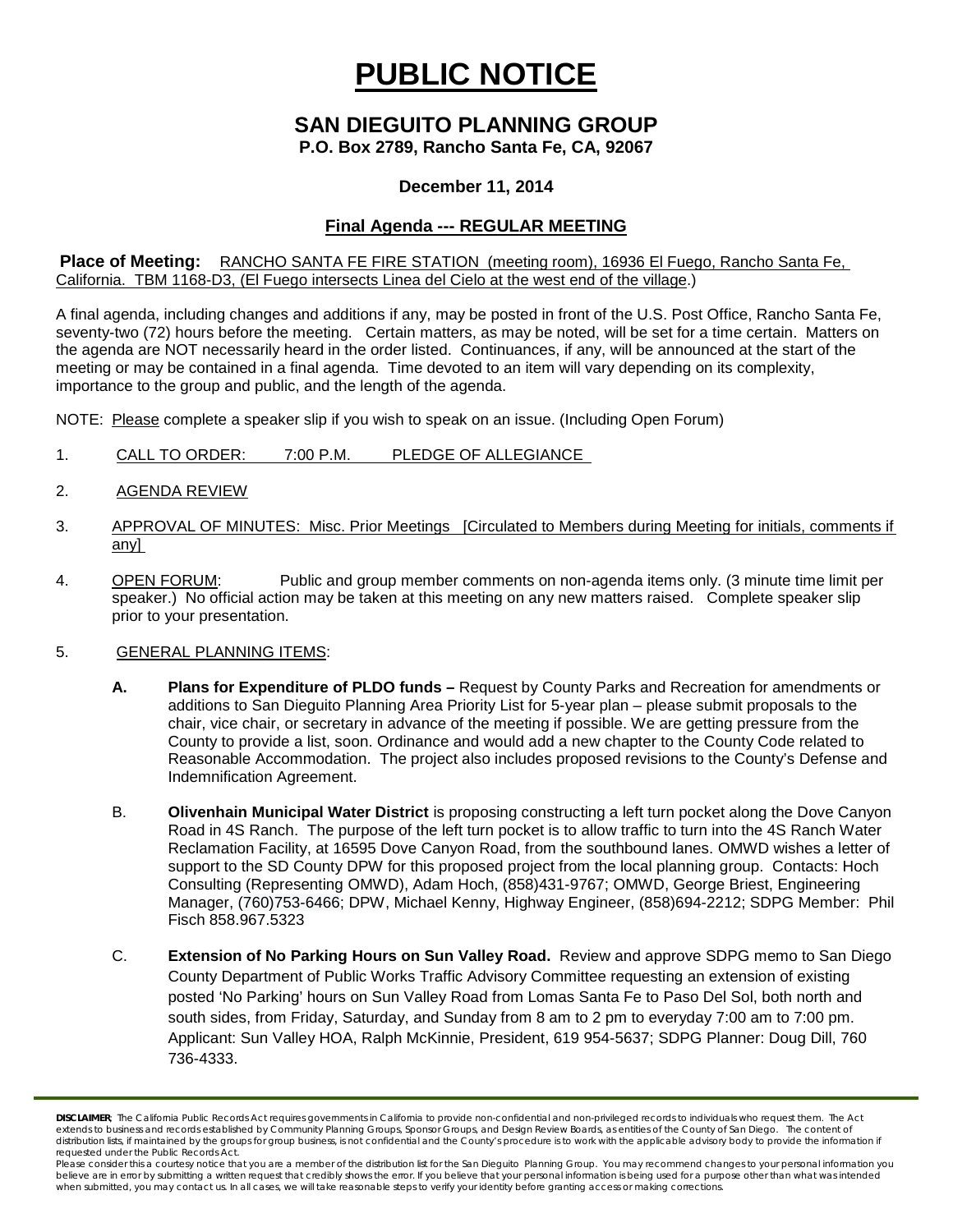#### 6. MAJOR PROJECTS AND LAND USE ITEMS:

- A. **PDS 2014 MUP 14-019-PLN 346, PDS 2014 SP 13-001 PLN-TM, PDS 2014 MUP 14-019-PLN 399S, MUP 14-019-PLN 346S – EDEN HILLS** – Administrative Permit for Major Use Permit for sewer system to service 334 homes in proposed Eden Hills development. Applicant: Melissa Krause, Fuscoe Engineering, representative for The Eden Hills Project Owner, LLC; PDS Planner: Beth Ehsan 858-694- 3103; SDPG Member: Kevin Barnard 858-688-1700 *Postponed indefinitely*
- B. **PDS 2014 MUP 14-030 – Verison Double Peak** Major Use Permit request for 12 antennas, 12 remote radio units, and 1 microwave dish antenna on a 45' high monopine. Also proposed is a 11'6" x 16'10" prefabricated equipment shelter on concrete pad and emergency generator housed in a concrete block wall enclosure with stucco wall to match existing building located at 21230 Questhaven Road in San Marcos. Applicant: Margie Sullivan representing Verizon Wireless 760-613-3488; PDS Planner: Melanie Tylke 858-694-3721; SDPG Member: Don Willis 858-481-1535 *Postponed until further notice.*
- C. **PDS 2014 STP 14-005** Site plan for 7,096 sf single family dwelling with 690 sf guest house on previously graded pad, located at 16681 Riding High Way & Coconut Grove Court in The Crosby Estates. No exceptions or waivers are required for this project. APN 267-201-14 Applicant: John Jensen Architects for applicant, Joe Gallagher, 858-756-7426; DPS Planner: Don Kraft 858-694-3856; SDPG Member: Mid Hoppenrath 760-747-1145
- D. **PDS2014 STP 14-006 V Setback Designator located at 8080 Hightime Ridge, San Diego** APN 267- 201-03-00 Applicant: Philip Quatrino representing Jonathon & Melody Mohseni 858-527-0818; PDS Planner: Don Kraft 858-694-3856; SDPG Member: Mid Hoppenrath 760-747-1145
- E. **PDS2014 AD14-050** Administrative permit application for 2,496 sf guest living quarters on 2.24 acre lot with existing 7,496 sf home w/attached garage located at 6072 Avenida Alteras & Calle Mayor in Fairbanks Ranch. Applicant: Dave Henrikson for Weimin Ji & Hao Chen 951-764-2302; PDS Planner: Bronwyn Brown 858-495-5516; SDPG Member: Laurel Lemarie 858.756.2835
- F. **PDS2014 STP14-026 – site plan for 3,397 sf Single Family home and garage, tack room on 4.98 acres** located at Avenida de Pompeii in Santa Fe Valley. APN #269-100-47. Applicant: Michael Azurmi representing Tom & Anne Bache 619-417-1400; PDS Planner: Vincent Kattoula 858-694-3959; SDPG Member: Mid Hoppenrath 760-747-1145 Continued from 11-13 meeting.
- G. **PDS2013- AD 14-055 – Administrative permit for 237.5 sf addition to existing 1,152 sf guest house** located at 5570 San Elijo in Rancho Santa Fe. APN#266-371-09 Applicant: Stephen Ray on behalf of Anthony Lienau 619-992-8656; PDS Planner: Donald Kraft 858-694-3856; SDPG Member: Chaco Clotfelter 858-342-3050
- H. **PDS2014 AD 14-061 – Discretionary Permit application for 5,000 sf stables on 9.22 acres** located at 5631 El Camino Del Norte, Rancho Santa Fe. APN #265-072-04-00 Applicant: Cheryl Carnation on behalf of Ralph Faison 619-985-1888; PDS Planner: Benjamin Mills 858-495-5234 SDPG Member: Laurel Lemarie 858-756-2835 *Postponed to meeting of January 8, 2015*
- I. **PDS2014-TM-5069TE Request for time extension to Tentative Map 5069TM located at SW of intersection of Crescent Creek Drive and Old Course Road.** Existing permits are PDS2010-2700- 15602 & PDS2010-2140-5069-6 and Final Map TM 5069-6. APN #267-060-35 Applicant: Tom Harbrecht representing McCrink Land Company 858-793-5347; PDS Planner: Michael Johnson 858- 694-3429; SDPG Member: Nikko Christenfeld 760-741-1953

#### J. **PDS 2014 GPA 14-007, MUP 14-046, TM 5595, EB 14-08-17 Appication for tentative map requiring**

*DISCLAIMER; The California Public Records Act requires governments in California to provide non-confidential and non-privileged records to individuals who request them. The Act*  extends to business and records established by Community Planning Groups, Sponsor Groups, and Design Review Boards, as entities of the County of San Diego. The content of distribution lists, if maintained by the groups for group business, is not confidential and the County's procedure is to work with the applicable advisory body to provide the information if *requested under the Public Records Act.*

*Please consider this a courtesy notice that you are a member of the distribution list for the San Dieguito Planning Group. You may recommend changes to your personal information you*  believe are in error by submitting a written request that credibly shows the error. If you believe that your personal information is being used for a purpose other than what was intended<br>when submitted, you may contact us.